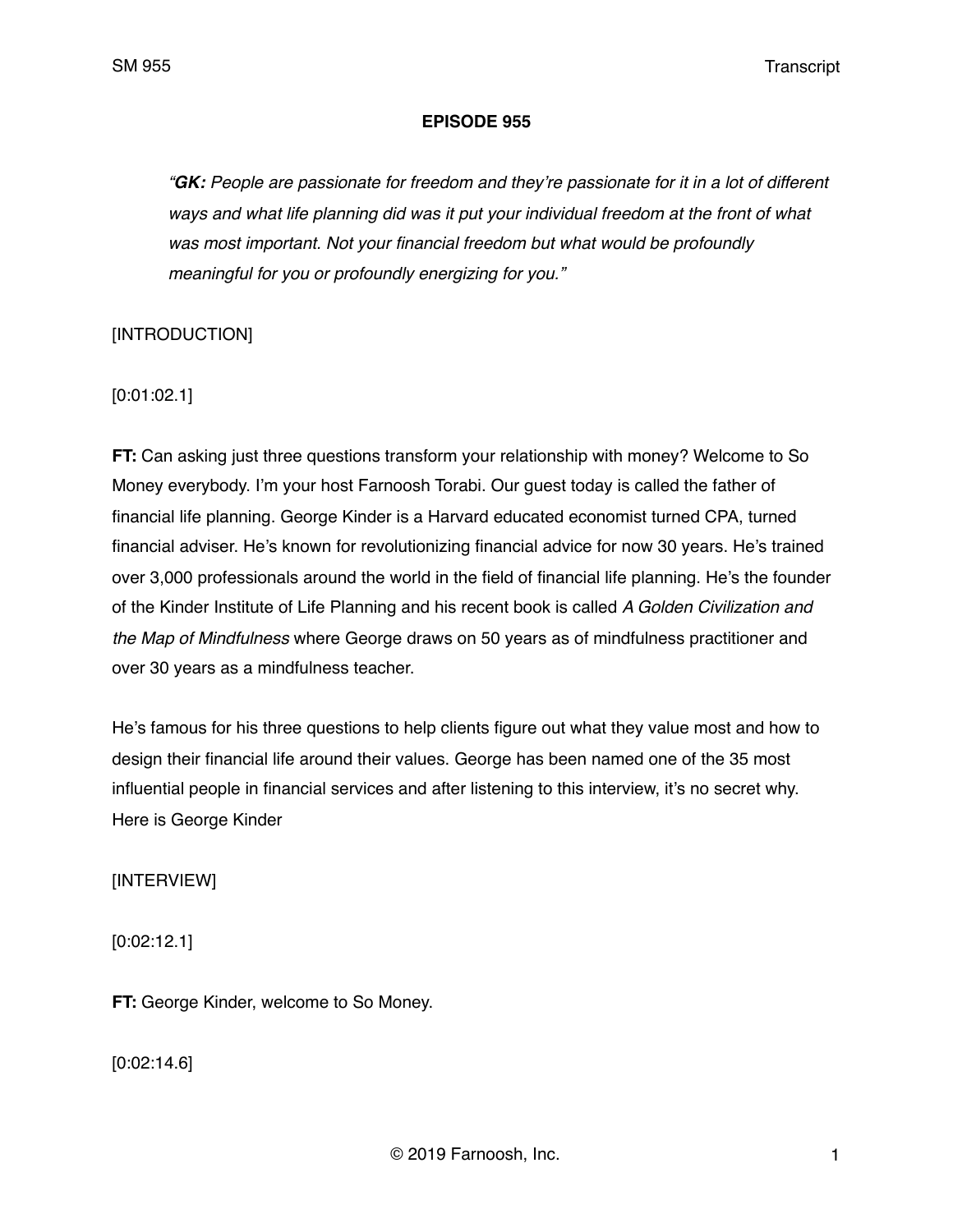SM 955 Transcript

**GK:** Well, it's great to be here Farnoosh, thank you so much.

[0:02:17.4]

**FT:** Thank you for joining us, I know you're very busy right now, you're on a worldwide tour to talk about your latest work, a book called *A Golden Civilization and the Map of Mindfulness*. I want to learn more about this in just a moment but let's take a giant step back for people listening who may be new to your work or are not sure what for example, life planning really means, you are noted as the father of the life planning movement.

You went to Harvard, you've worked in personal finance as a financial planner, a tax advisor for decades and you've trained — just so many people around the world on a framework that we're going to get into as well about how to basically plan your life using your money as a tool. I want to first learn about the beginning of all of this.

Money magazine kind of summarized your career as Harvard educated, went from financial planning and tax advising to launching Kinder institute of life planning but where were you at nine years old, 10 years old. Were you always fascinated perhaps about money and our mind when it came to what money means to us and how to make money "work for us?"

### [0:03:34.6]

**GK:** Uhm… no. But the roots were there, the source was there. What drove me was not money but was a passion to live a creative life, a profound life and gosh, I started having kind of extraordinary experiences, more on the spiritual side of things when I was three years old and began asking deep and profound philosophical questions that I kept asking through high school and through college.

So as a child, I was very alive in this almost this other realm. I loved nature. When it came to having to earn a living, I felt almost as if I was being split in two because in the — you know, when I grew up in the 60s and 70s, there was a saying, I'm sure you've heard of it, "Do what you love and the money will follow," right?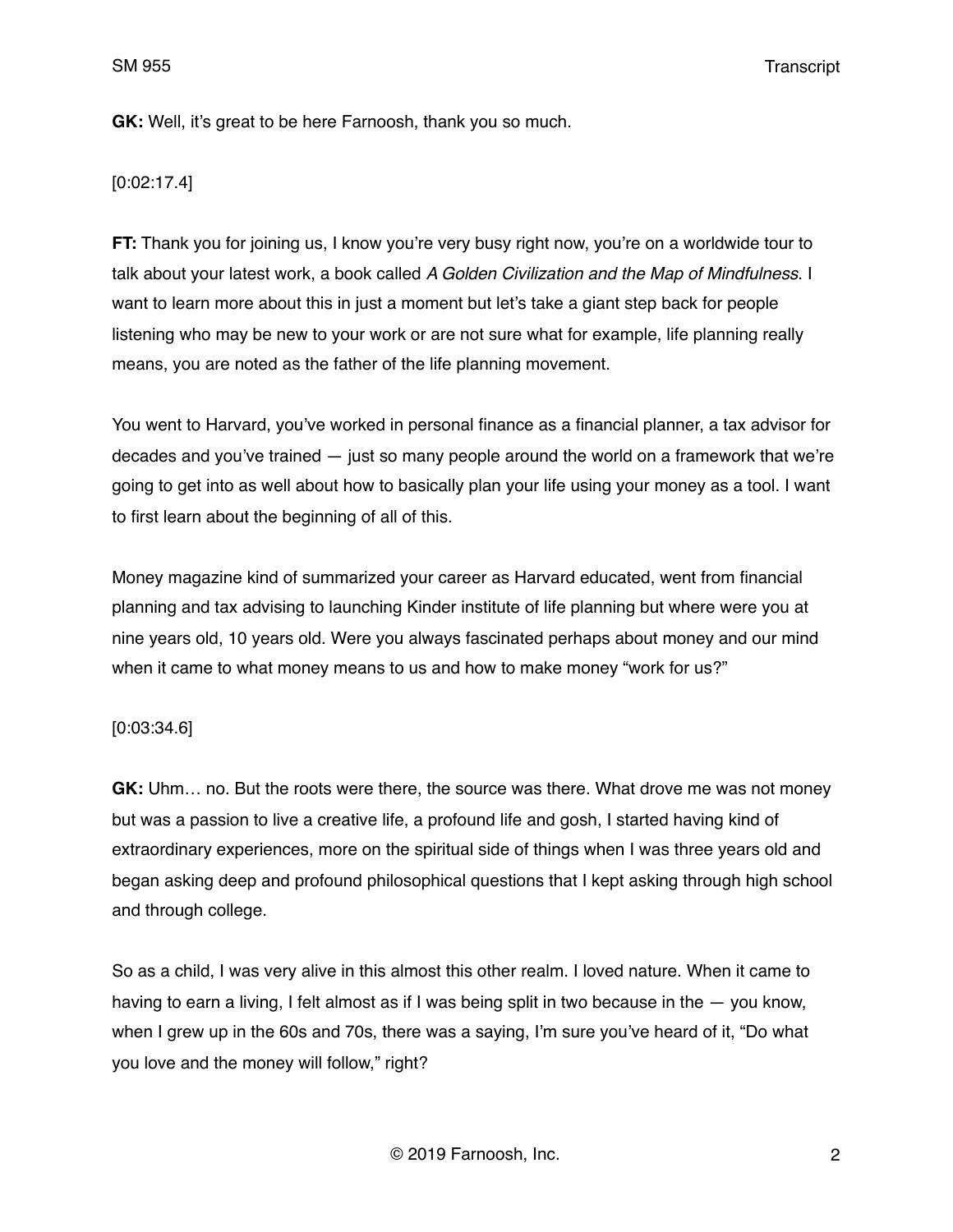[0:04:38.5]

**FT:** Follow your passion.

[0:04:40.3]

**GK:** Yeah.

[0:04:40.0]

**FT:** We say that still.

[0:04:41.9]

**GK:** Yeah, and I say it too but what I discovered rather rudely was no one would pay me for my – a single one of my poems and no one would pay me for a meditation. Or for spending time in nature. I was – and yet, my skills in Harvard, I entered as a math major and I went through economics, I ended up majoring in English but my strengths were mathematical and finance came extremely naturally to me but it wasn't what I was passionate about.

So in part, this whole movement, why I've come to be a leader in a movement that is all over the world is that I was passionate about doing something and my money life was separate from that and I needed to somehow find a way to bring that together.

[0:05:40.1]

**FT:** At the root of it, what do you think it was that spread the movement so wide and it was so well received. I mean, I meet people who are like George Kinder's method, has entirely changed my perspective on my life, it has improved my relationship. Do you think it's because you made it not just about the money, it's almost secondary to what you're really encouraging people to think about?

[0:06:05.1]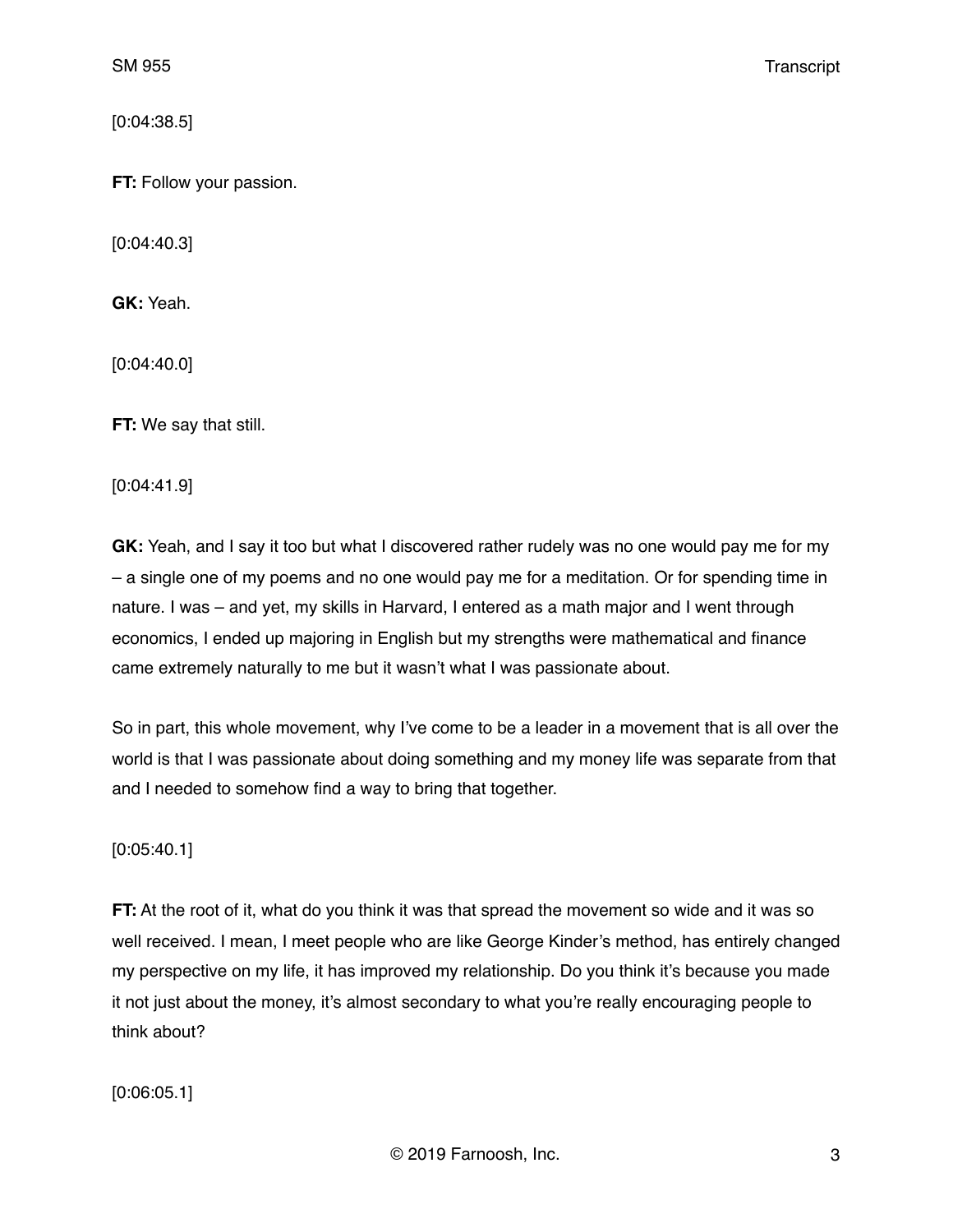SM 955 Transcript

**GK:** Yeah, it is secondary. As you know, I've just been on a world tour and what I found everywhere is that people are passionate for freedom. They're passionate for it in a lot of different ways what life planning did was it put your individual freedom at the front of what was most important. Not your financial freedom but what would be profoundly meaningful for you or profoundly energizing for you.

We would ask deep questions of who you would want to be or what you would want to accomplish and we wouldn't shy away from the dept. Whereas most financial advisors are selling products or they're selling, they're counting their spreadsheets about how they deliver this kind of rate of return and reduce this risk. But, if you ask anybody on their death bed what they wish they had done, it's not about money, it's about something in their life.

We got to the core of it and then we found a way to have a dialogue and engagement with the client that was so meaningful and so exciting for the client. That the money piece was no longer problematic.

# [0:07:21.1]

**FT:** Well, I'd love to go through this a little bit for listeners, I think this is going to be a really fun exercise for people listening. What do you say? To kind of go thorough – yeah, go through these questions, I love these questions that you encourage people to answer and just to preface what you mean by financial life planning. This is for you and for everyone who follows your method, it's really about the achieving freedom which is also a very personal definition.

### [0:07:50.0]

**GK:** Absolutely. It's not my definition, it's the client's. We never asked them what is freedom for you, we have conversations about the context of their life and in fact, before we even go to the questions, just extremely briefly, the essence of life planning, of great life planning, is great listening.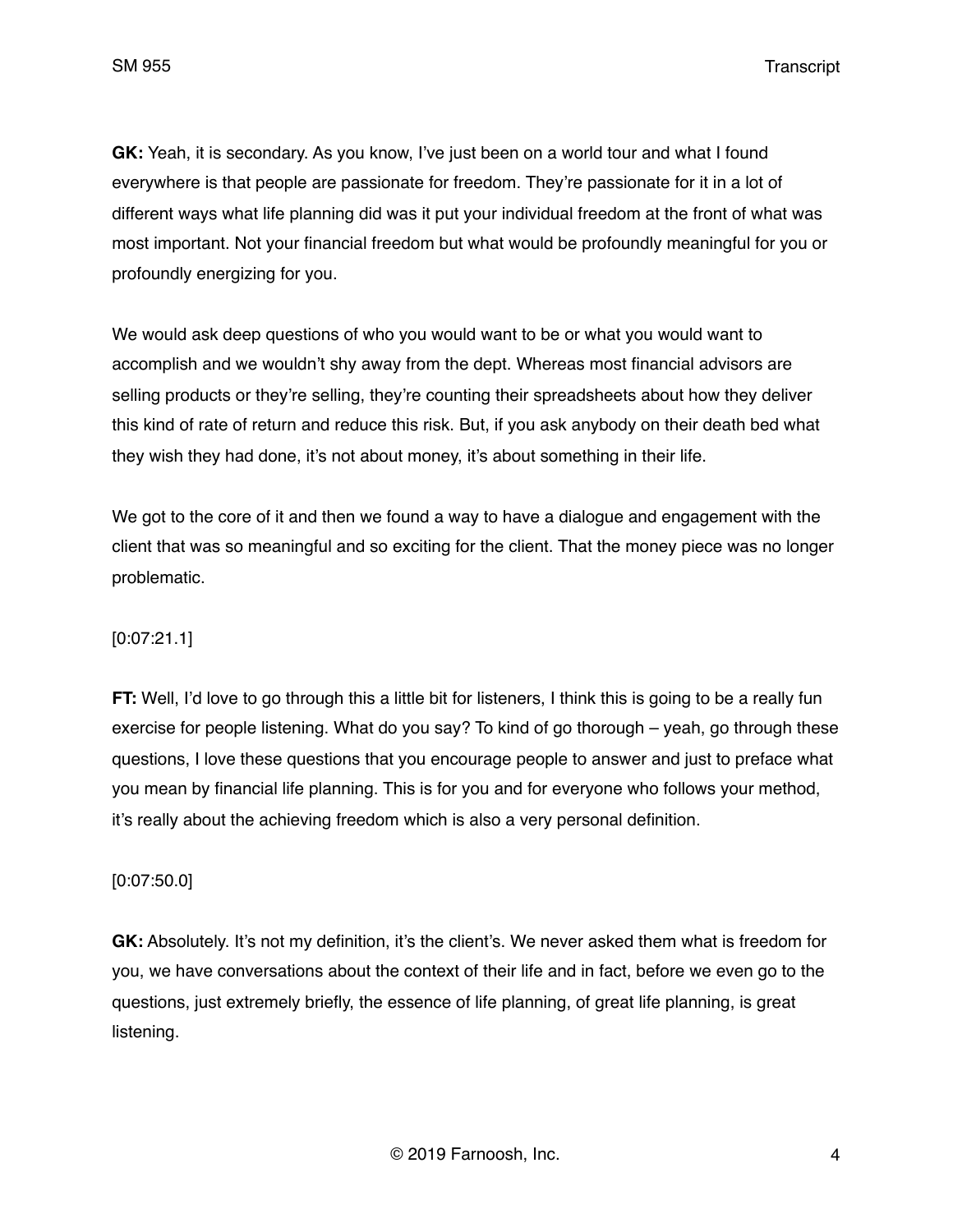The life planners who are the best life planners for a client are really good listeners. Really make the client feel like sharing things they might not have shared with anyone before including their spouse. Sharing what is – what would be most exciting or most profound or meaningful for them.

So it's that level of listening of a great mentor, of a great counsellor. That's kind of the actually the root of it and then what people get very excited about because it's easy to understand are the three questions. I don't know, do you want me to go into those?

### [0:08:52.9]

**FT:** Yeah, I can also help prompt them but what you also just brought up in listening to you, what I'm hearing you say is basically for anyone listening who is in the pursuit of working with a financial planner, very important — a good red flag, I've experienced this, is when you go into the shiny boardroom and they're telling you about all their rates of return and it's just chart after chart and they haven't even asked you, you know, do you have kids?

### [0:09:24.3]

**GK:** Yeah. We even — our questions are even more open ended than that. All that we ask really in the first meeting is, "Why are you here?" Or, "What would you like to accomplish if we were to work together for a while?" And we stay with that question so we don't ask about retirement, we don't ask about kids, we don't ask about education, we don't ask about the mortgage, we don't ask about anything like that.

It becomes a feel that the client can move into as they like without us prompting anything. That's where you get those movements and what's astonishing, the movements are often quantum leaps. They'll be talking about you know, coaching baseball for their kids or coaching dance and then the next thing you know, suddenly, they've moved into something that's profound about their mother or their father and how they treated them as a child.

[0:10:25.8]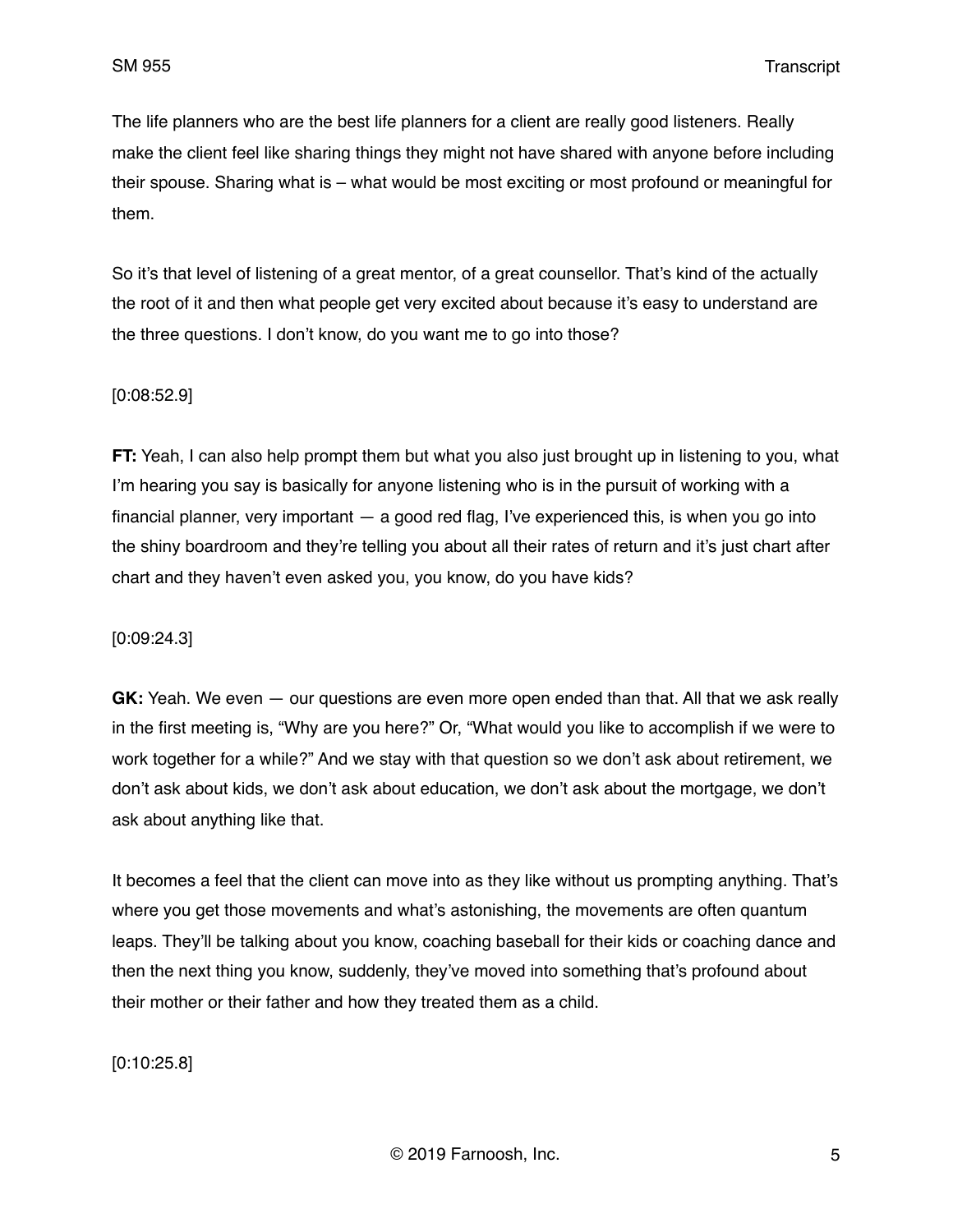**FT:** The first question is really about thinking big and imagining yourself in a world where there aren't any financial concerns. You want people to imagine, everyone listening, let's do this, get a pen and paper or rewind this. Imagine that you're financially secure, that you have enough money to take care of your needs now and in the future. The question is, how would you then live your life and what would you do with your money, would you change anything?

I find that this can always be a different answer depending on where you are in your life because in my 20s, I would have answered this much differently than today. Now that I have children and I have more financial obligations. This is important to maybe ask this of yourself for you know, every decade or how do you know you're getting to the right answer with this?

# [0:11:17.1]

**GK:** Well, first of all, I want to say that these three questions that you're not introducing with the very first of them. As an advisor, I recommend using in the second meeting or after you've already had this very open ended soft listening experience with a client. Then we leap into this question and you're absolutely right, in fact, I will ask myself these questions several times a year, I'll come back and review them for myself. Certainly once a decade.

With clients, I would do it every couple of years, I'd come back because you never know when some life changing thing or some realization might come up and often the question will prompt that unconscious – what has been unconscious to be revealed.

And absolutely children change it, coming near to retirement, if we're thinking that way changes it but one of the things we discover in life planning is that retirement is not really what it's all about, it's really about living the fullness of your life and that happens at every stage in every – for every person.

### [0:12:24.9]

**FT:** Second question and this one is a little bit more, it's a hard one to answer but I think is an important question to ask yourself as we always know that life has its limits and this one is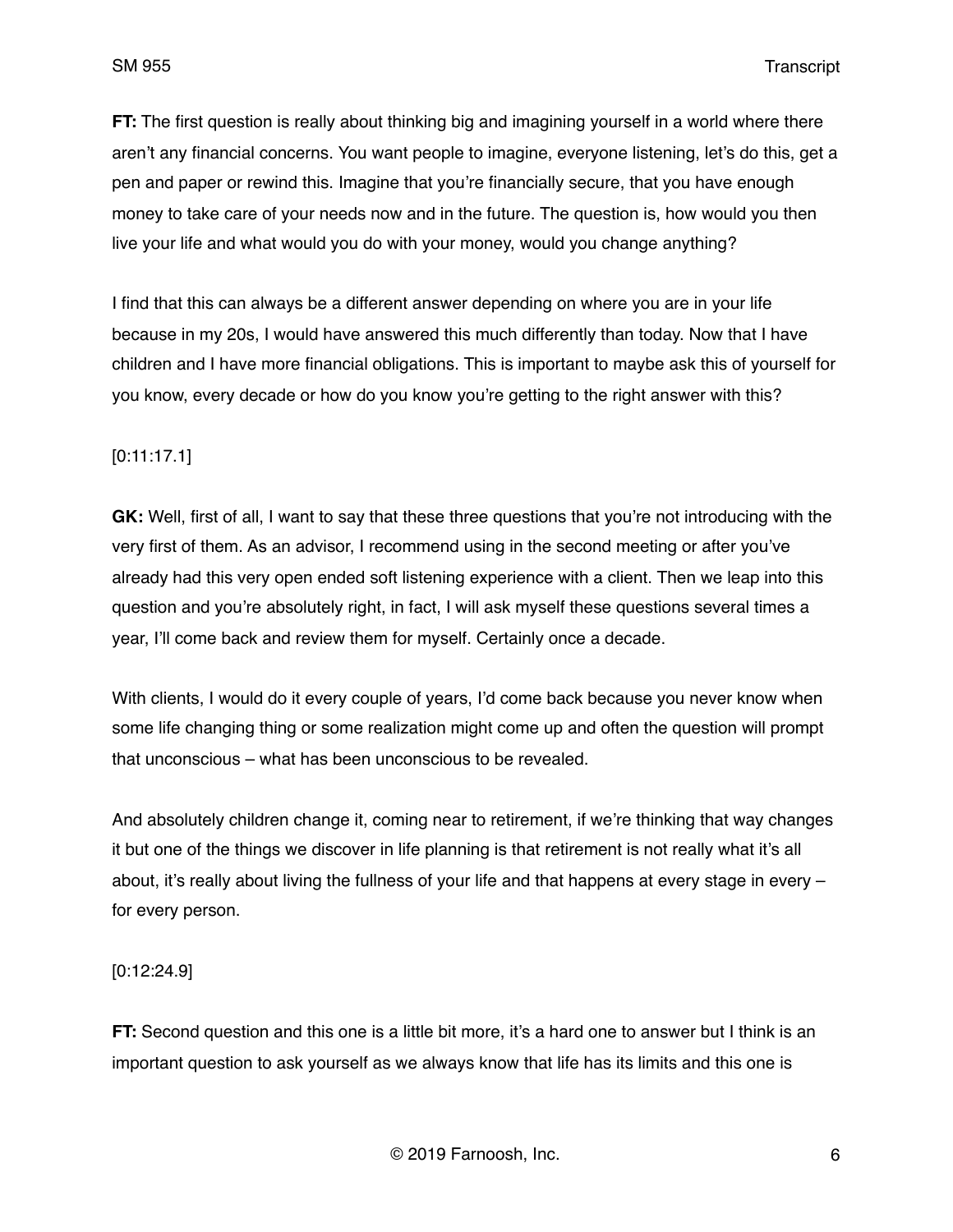imagining where your doctor tells you, you have just five to 10 years to live. The good part is that you won't ever feel sick.

The bad news is that you will have no notice of the moment of your death. What will you do in the time that you have remaining to live? You're going to have a quality life until those 10 years are done. Will you change your life and if so, how?

That's a little harder to answer, right? It can be fuelled by a lot of fear in some cases, how do you make this, how do you make a logical choice here?

[0:13:18.0]

**GK:** Yeah, it's very valuable that the first question was kind of all about money, it's like winning the lottery, you get to kind of play and this one's clearly much more serious and it gets all of us to reflect. Very often, not always, it's been very often, maybe by far the majority of the responses have to do with family, with relationship. But also, one begins to think about well what is my legacy? If I only had that amount of time, left, either what is my legacy or what would I most enjoy that I've held myself back from experiencing for all these years.

We begin to get really much more important responses and responses that we think as life planners should be much closer to the drivers of a financial plan.

[0:14:17.2]

**FT:** And so, as you're answering these questions and as an advisor, you're hearing these answers. At what point do you go back to the money and think about well, how do we align these two things? Your goals might be over here on this corner; your finance is over here. If your finances aren't supporting these goals, is there ever a scenario where you might tell a client, that's just not realistic?

[0:14:46.2]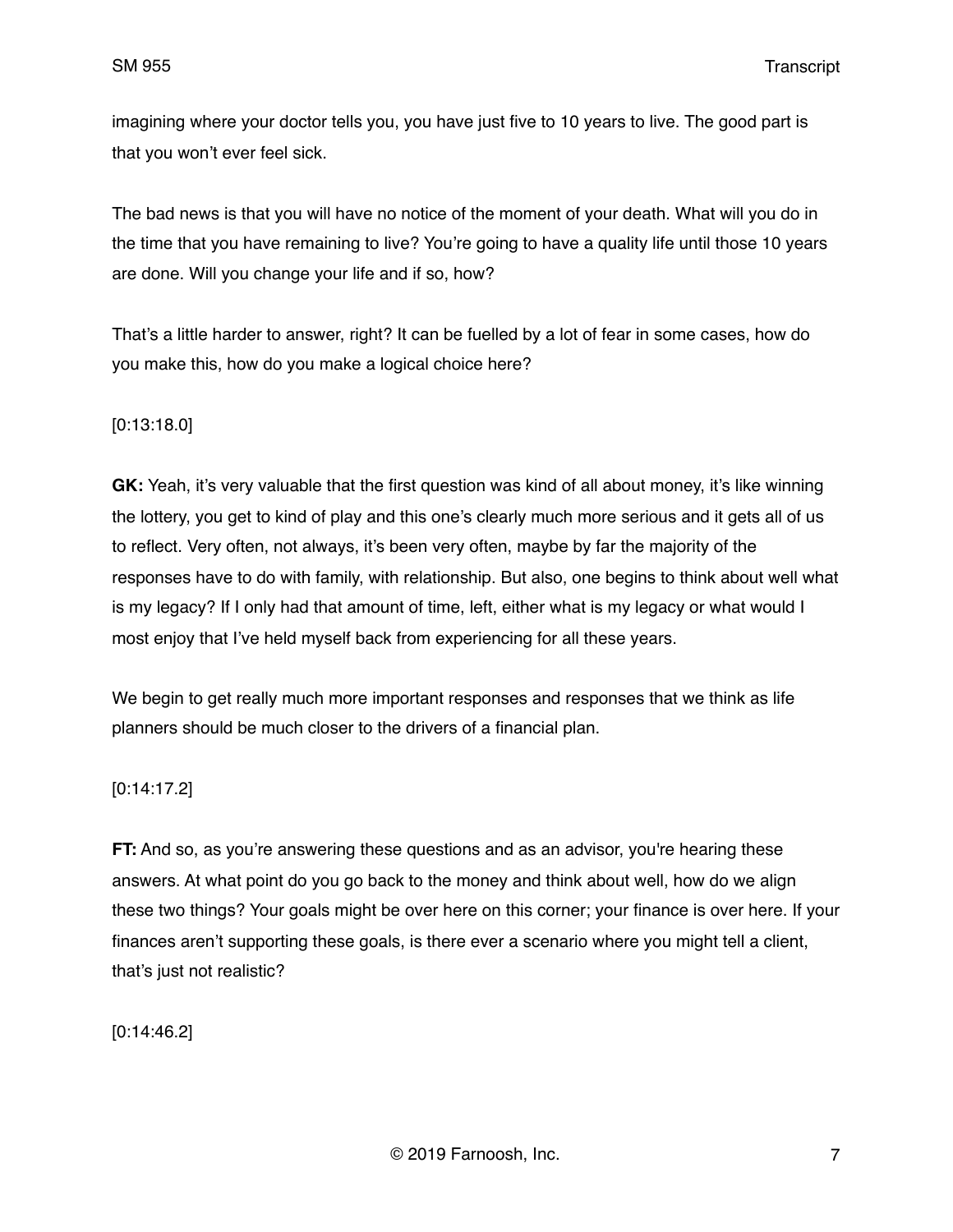**GK:** Virtually never is the interesting answer. At first you think it is and we've all been trained that way where with money matters because we want to be very careful for our clients as well as for ourselves. We're naturally skeptics, we're naturally doubters, we're naturally concerned about the budget or concerned about debt.

What we do as a practice, this is the second meeting, this visionary meeting around the questions. We park all the financial stuff or the bulk of it, the difficult questions about it till the third meeting because what we find is that if the client, if we can find what would really inspire the client and then say you can have that.

I want to work with you to make that happen. Let's make that happen, you were born to do this. This is who clearly you are, let's make it happen. What happens is the client brings a layer or a level of energy to their life and what they really long to do that they've never imagined before.

They end up out of this meetings, they come up with an entrepreneurial fervor that's unbelievable. Even if it's about just caring for their infant daughter. They come out with an energy because they are no longer blocked by guilt of by responsibilities and that energy then feeds, as well, their economics. So very often we have given clients an additional 10 or 15 hours a week and they've been so productive then at their work that there is not a hint of loss in what they're doing. They are so much more engaged. They are so much more alive so that is more or less how we do it, you know.

[0:16:38.9]

**FT:** Do you want to take this last question? This one really puts things in perspective and it has more immediate tone to it.

[0:16:48.2]

**GK:** Yeah, do you want me to read it?

[0:16:50.6]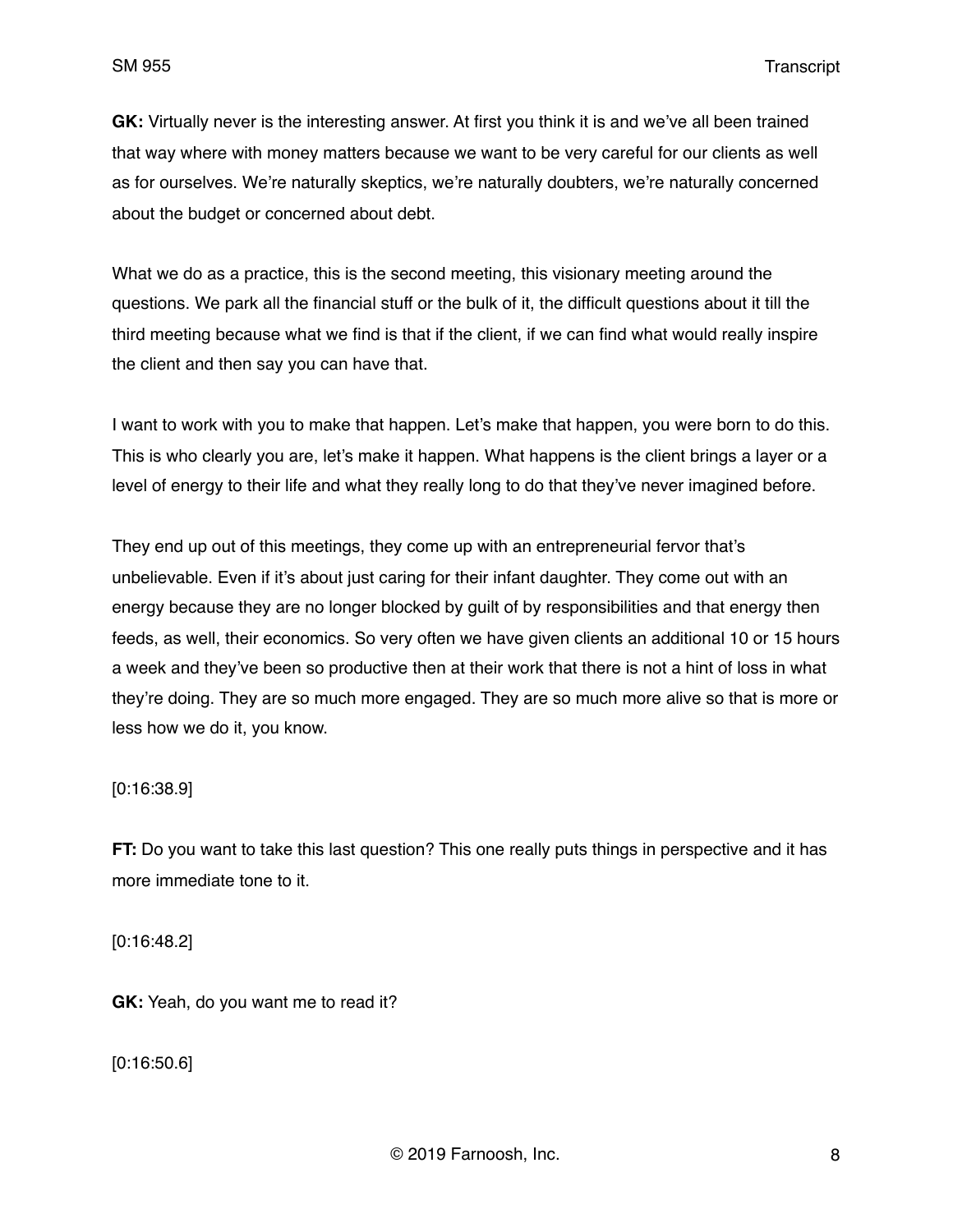**FT:** Yeah, take it away.

[0:16:51.4]

**GK:** So here, so we have done the first two questions and the third one goes deeper still and the question is, this time you go to your physician, your doctor and he or she really shocks you with the news that you've had a real ailment, a rare disease and it's come to term that it was misdiagnosed. It was never diagnosed before but you have only one day left to live and the question is not what you would do with that day.

That is an easier question in a way. The question is, reflecting on your life and all the things that you'd anticipated doing, all the things you'd anticipated being, becoming. The question is, what did you not get to do and who did you not get to become?

[0:17:52.2]

**FT:** Excuse me while I go cry into my pillow.

[0:17:55.0]

**GK:** That is often what will happen, yeah.

[0:17:58.3]

**FT:** Do you hear that woman sobbing in the background? That's me. This requires a lot of inner work I feel like before you could really answer these questions. You have to know who you are and often, we just don't.

[0:18:12.6]

**GK:** Yeah and that's why Farnoosh, that's why that in the training for life planner the primary thing we train a life planner in is great listening skills. So that if that crying is there, we're there to hold it. We don't go with a therapist back to past experiences and all of that but we're empathic,

© 2019 Farnoosh, Inc. 9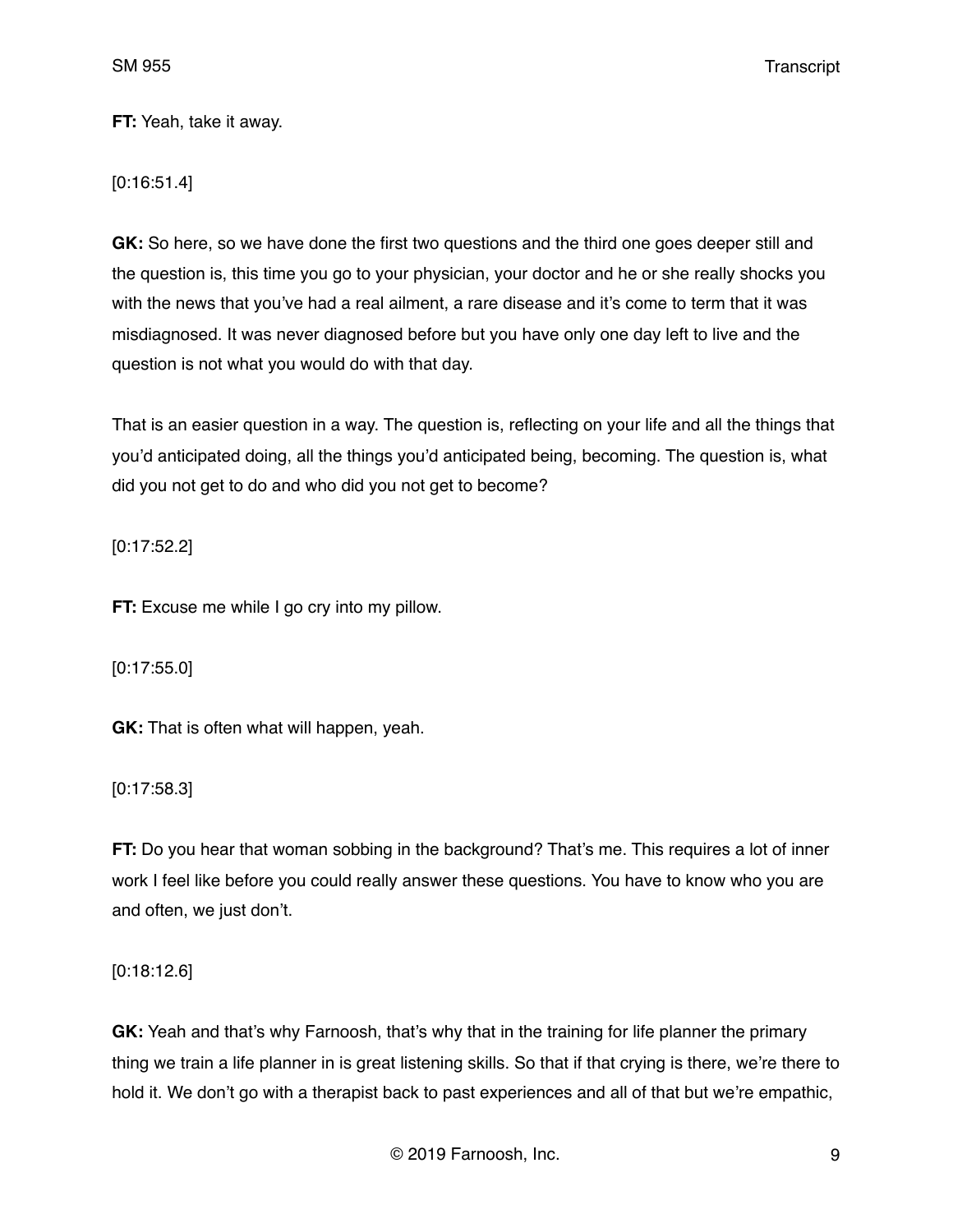gracious, generous in spirit and kind and the client feels that so that they can move through the tears whenever they're there and come to the insights that are around those tears, surround the tears.

### [0:18:50.3]

**FT:** Well, I often think that the gap sometimes between knowledge and action when it comes to matters of finance and personal finance is feeling empowered and motivated and money is meaningless without attaching to your money some sense of personal direction, values, hopes, dreams and I think this is really the winning ticket to answer these three questions, inevitably you are arriving at a place where now if you weren't passionate about you achieving financial steps.

Or achieving financial freedom or getting out of debt, let's just get really basic, getting out of debt, earning more, saving more, this if there is no other catalyst I don't think there is to really imagine yourself having just 10 years to live or this is your final day and really using your money as a way to help you arrive at the things that matter to even more than money.

#### [0:19:54.1]

**GK:** Absolutely. I couldn't agree more with the way you framed all of that. The movement from knowledge to action comes best and most vigorously and when you feel empowered and you feel motivated and with these three questions and there are a few other exercises we use life planning, what they do is they help us keep our eyes on the prize and the prize is not about the money. It is really about living an extraordinary life of who we're meant to be.

And it stimulates a kind of vigor and vitality in us that I've also written about in my earliest book on the seven stages of money maturity but that's what we want. We want to live full lives, passionate lives and money is really then becomes kind of the roots, the trunk, the strength that allows us to do that but without knowing the passion we can't get there.

[0:20:55.6]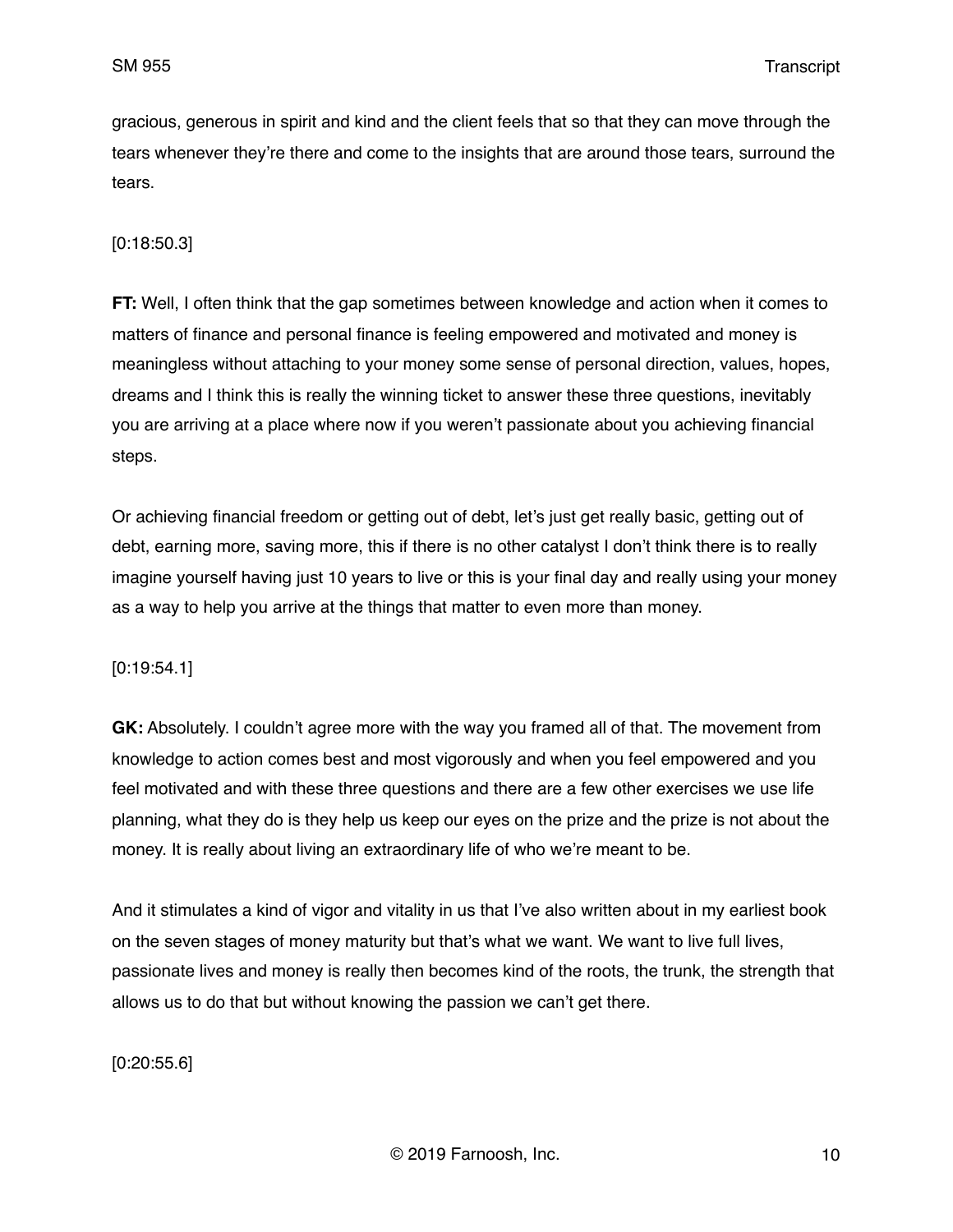**FT:** I think you have such interesting perspective of somebody who has been in this space spanning multiple generations and collectively 50 years as a mindfulness practitioner, 30 years as a teacher and then 30 years in the work of personal finance and tax advising and I do wonder, the world's changing you know? It is changing very rapidly and you know people have particular financial challenges today. Obstacles today that may have not existed when you first started in this work.

Things like student load debt has really ballooned and the cost of living has gone up. We just have been stagnant and I do wonder if you have found yourself at all tweaking a little bit of the methodology as the world has changed and as people's financial realities have adjusted a little bit to just the realities of the world, the circumstances of the world.

You know the chasm between the rich and the poor, so I wonder if you have personally in your own work had to adjust the methods because I don't know if you've noticed but personal finance advice is under a little bit of attack right now, you know? Where some journalists and policy makers and the general public sometimes wonders like, "Well if all of us are giving all this great advice, why haven't we seen more results?"

Why is everybody still living paycheck to paycheck, the majority of Americans? The majority of Americans couldn't come up with just a few hundred bucks in an emergency. So you start to wonder the impact and so not to get too out there but I just want to ask if you have found yourself questioning some of the ways that you're teaching your advisors and then their clients just given this what is happening externally and then in the world.

### [0:23:01.4]

**GK:** Well it is so interesting that you asked the question and there is short and long answers and they are different really. I mean the short answer and it is pretty profound really is no and that answer is because what hasn't happened yet in all the personal advice, financial advice that has been given all over the world there is not enough of an understanding that this is all meant to be about you living the life that you are meant to live.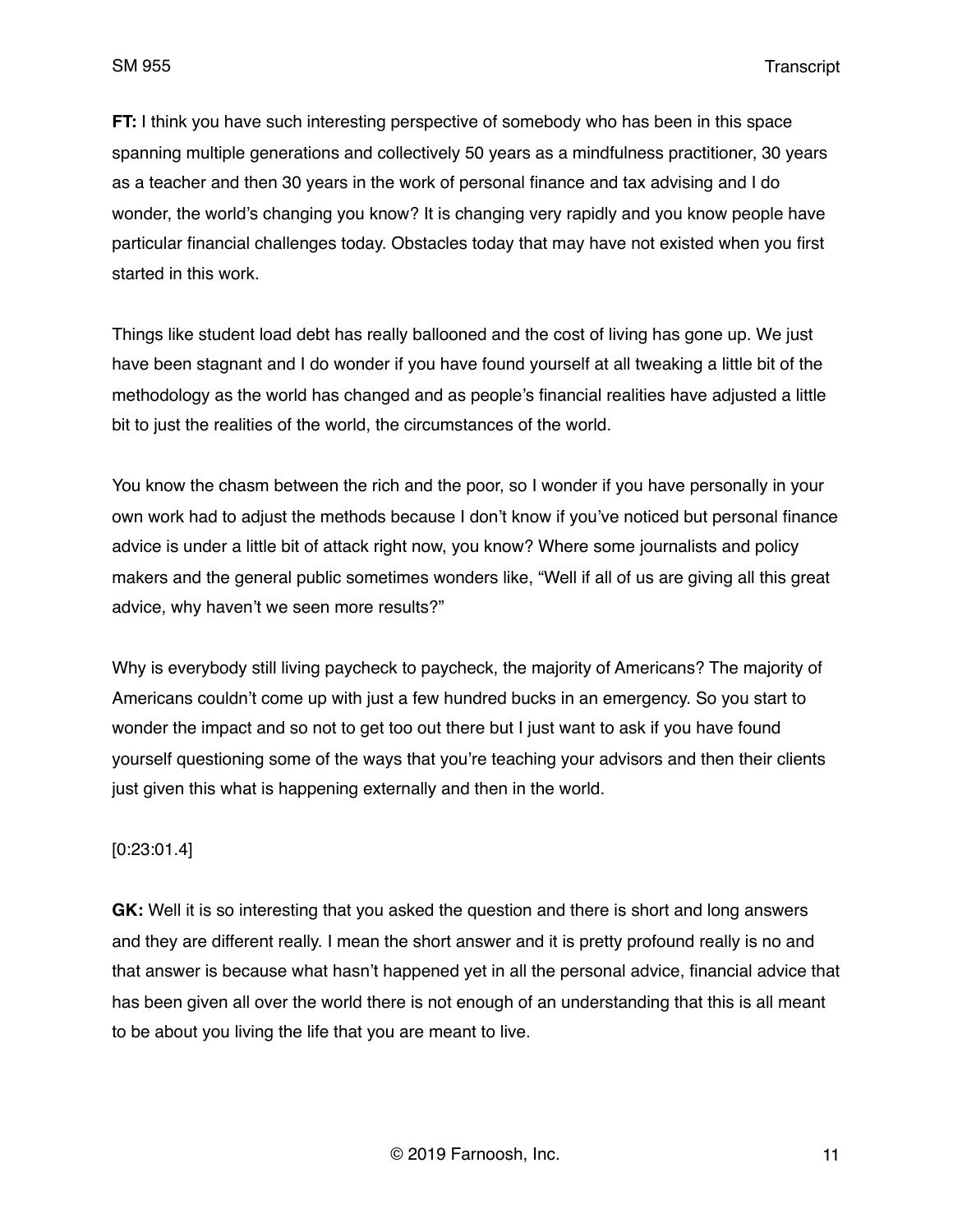And when people, when we really realize that we deepen with a kind of strength into ourselves, we deepen into our authenticity. There is an integrity that we call upon and then as you just spoke a minute ago, we become empowered and motivated and vigorous to move from knowledge to action. So that still doesn't happen enough and partly it doesn't happen enough because the industry is still hugely controlled.

Even though the advice world is strong and wonderful, it is still hugely controlled and has a history coming from the product community and from the profit making community where the focus is not on the client, it is not on fiduciary, it's not on us realizing ourselves. So part of me says no, I haven't changed and then I am going to say the part of me that hasn't changed that says it is important for us to get this message out to everybody to all levels of society.

That this that money is meant to be for you and yes, the problems have changed but still, it should be your passion that drives the resolution of student debt, that knowing where it is that you're going and the cost of living and the rich and poor questions but the answer to me that is yes, Farnoosh, is related to my latest book and it may not be quite time in the interview to go there but I know that what happened to me in the 2008 financial crisis was I felt personally devastated by the crisis.

And it is partly for all the reasons you're mentioning that here I have been working in the industry for 30, 40 years promoting what I thought was integrity, client service, fiduciary and passion, passionate lives and then how could these one company after another after another billion dollar fines and it is all in my most recent book but how could that happen and I thought, have I wasted my life?

You know I took it very personally, what am I even doing and so from that standpoint what I did in this latest book was I shifted to the issues of rich and poor, the issues of cost of living, the issues of student loan debt. I shifted to some of the structural issues that have brought those problems to bear and said, "Not only do we need this passion for everybody to live their life with greatest meaning."

But we also need to recognize that all of the work that we do, if we are truly an entrepreneurial society, I ask most capitalist friends, if we're genuinely entrepreneurial, how come at the top of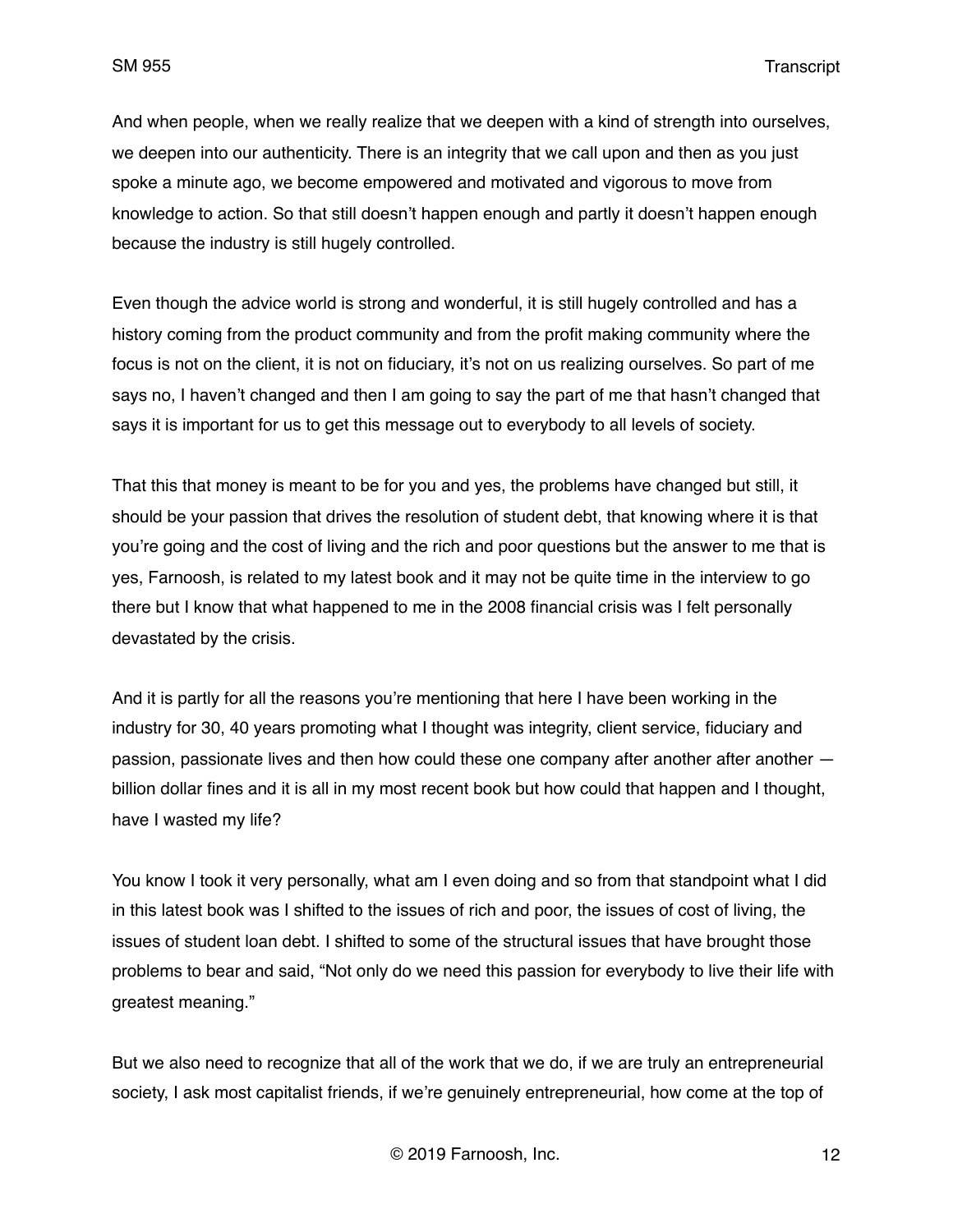every hierarchy of power, every corporation, every non-profit, every government, how come we are not seeing after 250 years of this brilliance of humanity, we are not seeing at the top of every hierarchy of power a figure of great wisdom.

And that figure radiates down through their organization wisdom so you encounter wisdom at every level of that organization. If we were truly entrepreneurial wouldn't we be bringing the very best out of ourselves and out of our community, out of our society and that's what I think we are called to do now at this point in history both individually through life planning and now also I am talking about it's time to life plan civilization and make that happen.

### [0:27:14.3]

**FT:** I love that we transitioned when we did to talking about your book. I think it was a great opportunity to talk about this next chapter in your life and in your work. The book is called, *A Golden Civilization and The Map of Mindfulness*. As you look out there in the world, who's doing it right? There must be templates out there right? This isn't something that we have to start from scratch. There are models of exemplary institutions and companies and democracies out there that are actually.

#### [0:27:47.9]

**GK:** Yeah, well it is wonderful. One of the chart surveys I have in the book is a survey of a 180 countries and what level of democracy they have and clearly you can study those that chart and gain a lot of wisdom from that and we know that there are many organizations that are doing good work in the world and also are expanding for their communities. Greater levels of meaning and connection but the truth is that it is not happening sustainably all across.

And we know governments like Butan, but Butan is such a small island in the middle of the world have begun to shift their understanding of economics to one that they call happiness. I would call it freedom that they are really shifting to. So I think it is really more a question of it is time for all of us to address the question of why isn't this happening sustainably everywhere and in addition to corporations and governments and non-profits.